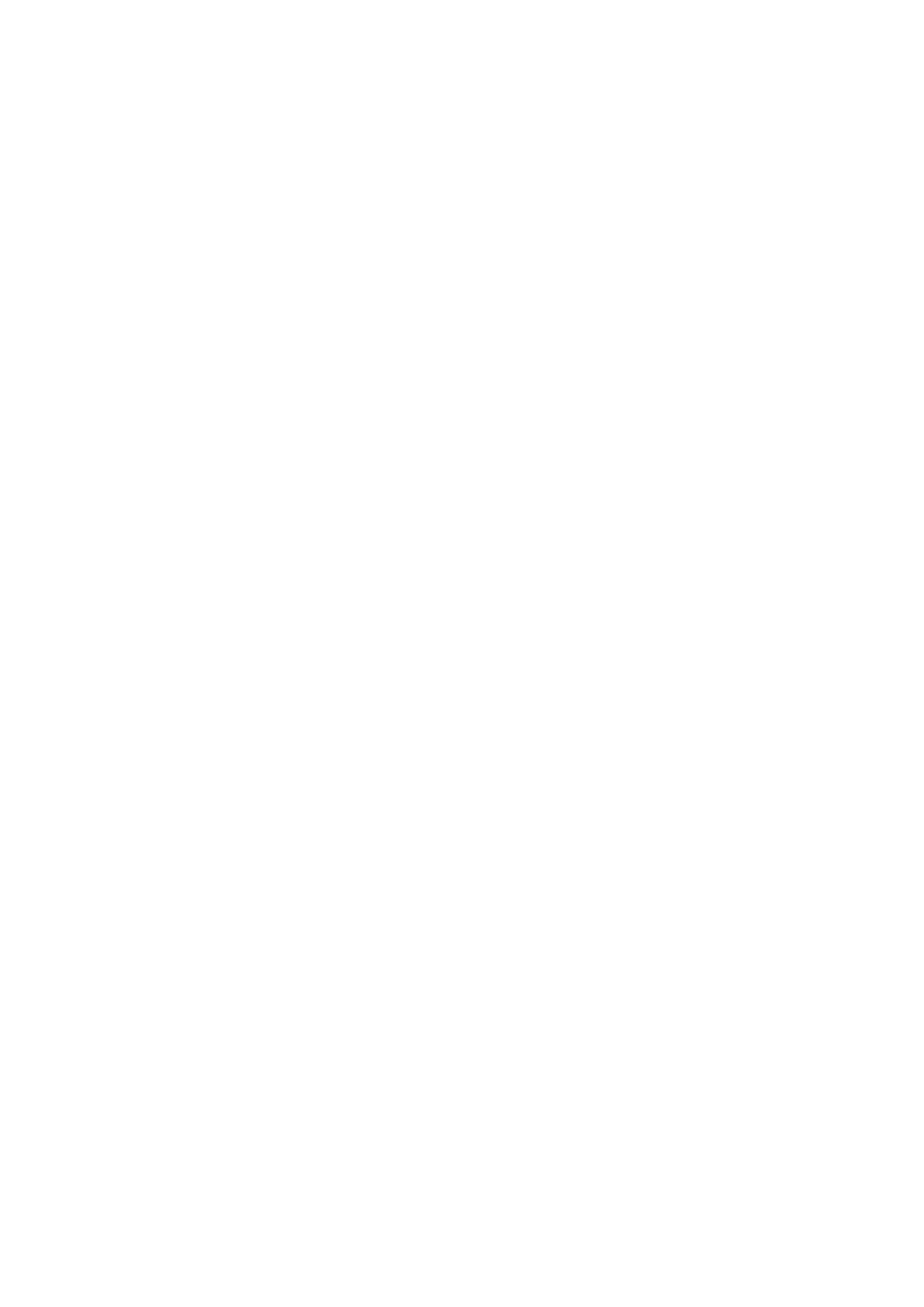#### **3. Results**

Simulation of the IGBT on a SOI structure features was carried out with use the module Atlas of the software package SILVACO. As a result of the device simulations, both static and dynamic characteristics were calculated. They used as the basis for parametric investigations. The family of curves of the collector current  $I_c$  dependencies from the gate voltage  $V_G$  is shown in Fig. 3. These curves were obtained for different values of collector voltage  $V_C$  (2, 3, 4 V).



**Fig. 3.** Collector current dependencies  $I_C$  on the gate voltage  $V_G$ at different values of a collector voltage  $V_C$ .

The family of curves of the collector current  $I_c$  from the collector voltage  $V_c$  at different values of the gate voltage  $V_G$  (8, 9, 10 V) is shown in Fig. 4.



**Fig. 4.** Collector current dependencies  $I_c$  on the collector voltage  $V_c$ at different values of a gate voltage V<sup>G</sup>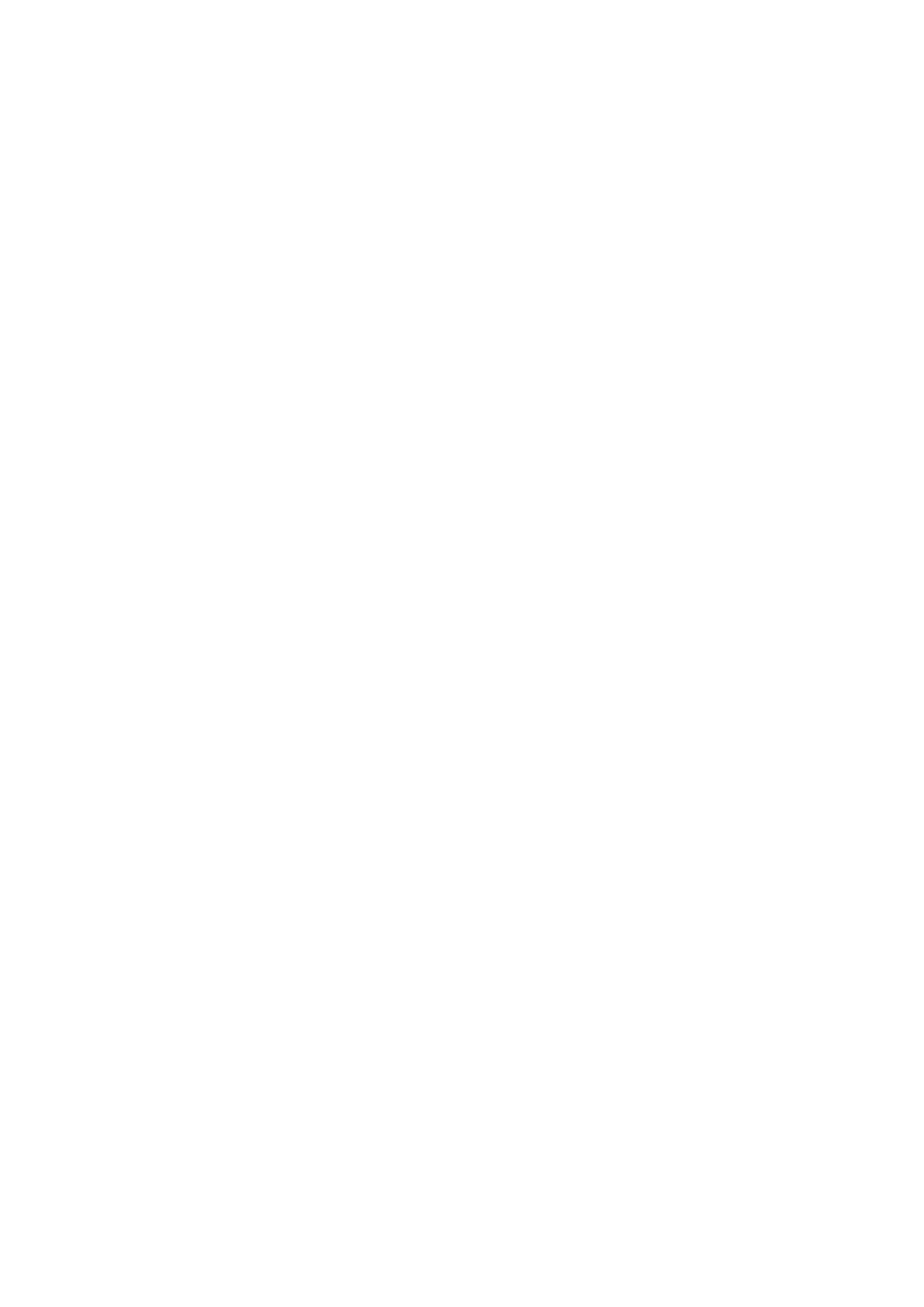value, the lifetime can be reduced by the electron irradiation or proton implantation (localized lifetime decreasing) as well as an n-buffer layer using. These methods allow the gain of the PNP transistor to be decreased and thereby increase the forward voltage drop of the IGBT. Significant minority-carrier lifetime produces a quasi-saturation condition at turn-on, making the turn-on losses larger than the turn-off losses.

Figure 6 shows the shape of the control impulse applied to the gate of the IGBT when modeling transient characteristics. Calculated dynamic characteristics for different values of collector voltage  $V_C$  (2, 3, 4V) are shown in Fig. 7. Dynamic characteristics at different gate dielectric thicknesses are shown in Fig. 8 (the collector voltage  $V_C = 2V$ ).



**Fig. 6.** Control impulse applied to the gate of IGBT.



**Fig. 7.** Dynamic characteristics of IGBT.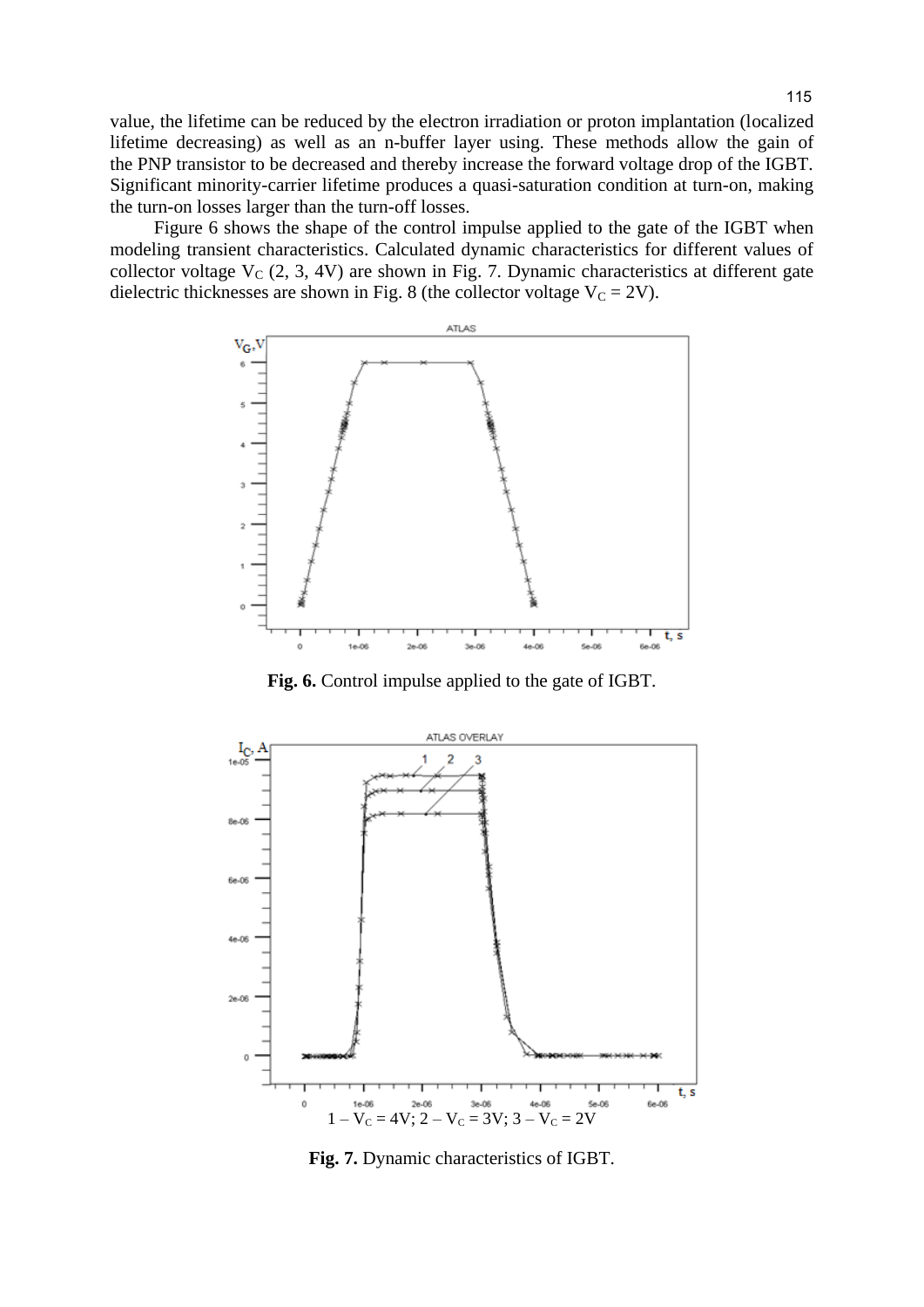

**Fig. 8.** Dynamic characteristics of IGBT at different values of a gate oxide thickness.

The switch-on time for the IGBT on the SOI structures, with varying of the gate oxide thickness is equal to 25 ns and the turn-off time is increased from 55 ns at  $h_{ox}$ =40 nm to 75 ns at  $h_{ox} = 30$  nm.

Table 1 shows IGBT data for devices manufactured by technology of SOI and by bulk silicon technology [11–12]. One can see that IGBT manufactured by SOI technology have improved electrical characteristics as compared with the IGBT manufactured using standard, bulk silicon technology.

Table 1. Electrical characteristics of IGBT manufactured by SOI technology and by the standard bulk silicon technology.

| Parameter                  | Bulk silicon technology | SOI technology |
|----------------------------|-------------------------|----------------|
| Collector current, $\mu A$ |                         | 175            |
| Threshold voltage, V       |                         | 4.5            |
| Switch-on time, ns         | 350                     | 25             |
| Switch-off time, ns        |                         |                |

#### **5. Conclusions**

Computer simulations of technological processes applied for fabrication of a bipolar transistor with an isolated gate (IGBT), were done. Silicon on Insulator (SOI) technology was modeled and the I-V parameters were obtained. On the basis of the results obtained, optimization of design-process parameters was carried out, in particular, of such parameter as the gate oxide thickness. It was shown that this parameter has a substantial influence on the IGBT electric parameters. With reduction of the oxide thickness from 40 nm to 30 nm, the base current of the bipolar transistor increases leading to enlarging the collector saturation current from  $\approx$  55 μA to  $\approx$  175 μA. Meanwhile, the switch-on time for the both IGBT structures remains equal to 25 ns, although the switch-off time increases from 55 ns at  $h_{ox}$ =40 nm to 75 ns at  $h_{ox}$ =30 nm. The calculated values of the switch-on and switch-off times are by an order